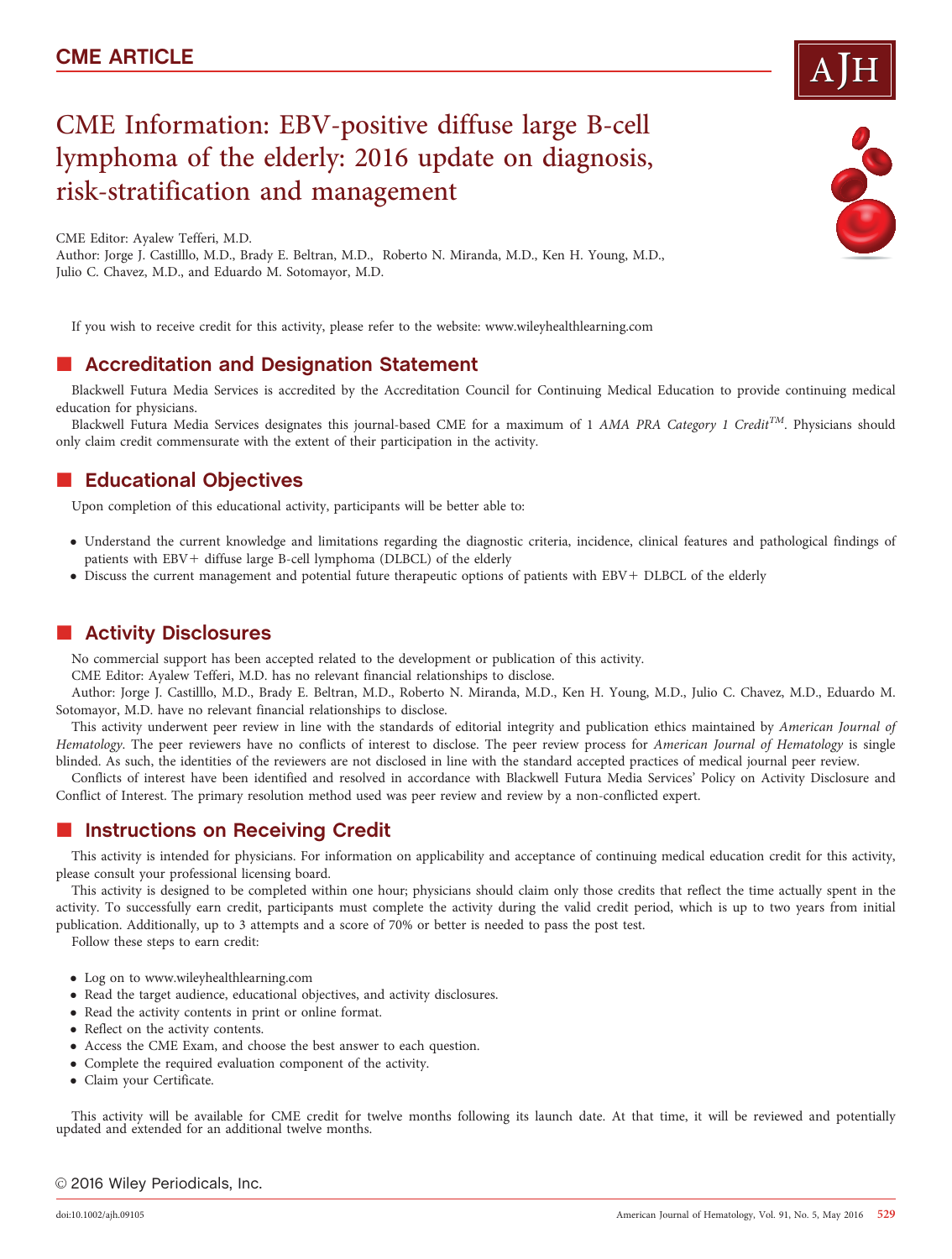# AJH Educational Material ANNUAL CLINICAL UPDATES IN HEMATOLOGICAL MALIGNANCIES

# EBV-positive diffuse large B-cell lymphoma of the elderly: 2016 update on diagnosis, risk-stratification, and management

Jorge J. Castillo,<sup>1</sup>\* Brady E. Beltran,<sup>2</sup> Roberto N. Miranda,<sup>3</sup> Ken H. Young,<sup>3</sup> Julio C. Chavez,<sup>4</sup> and Eduardo M. Sotomayor<sup>5</sup>

Epstein–Barr virus (EBV)-positive diffuse large B-cell lymphoma (DLBCL) of the elderly is a provisional entity included in the 2008 WHO classification of lymphoid neoplasms. It is a disease typically seen in the elderly and thought to be associated with chronic EBV infection and severe immunosuppression with a component of immunosenescence. Recent research, however, has suggested that EBV-positive DLBCL can be seen in younger, immunocompetent patients.

The diagnosis of EBV-positive DLBCL of the elderly is made through a careful pathological evaluation. The differential diagnosis includes infectious mononucleosis (specifically in younger patients), lymphomatoid granulomatosis, Hodgkin lymphoma, and gray zone lymphoma, among others. Detection of EBV-encoded RNA (EBER) is considered standard for diagnosis; however, a clear cutoff for positivity has not been defined. The International Prognostic Index (IPI), and the Oyama score can be used for risk-stratification. The Oyama score includes age >70 years and presence of B symptoms. The expression of CD30 is emerging as a potential adverse, and targetable, prognostic factor.

Patients with EBV-positive DLBCL should be staged and managed following similar guidelines than patients with EBV-negative DLBCL. It has been suggested, however, that EBV-positive patients have a worse prognosis than EBV-negative counterparts in the era of chemoimmunotherapy. There is an opportunity to study and develop targeted therapy in the management of patients with EBV-positive DLBCL.

Am. J. Hematol. 91:530-537, 2016. 2016 Wiley Periodicals, Inc.

# **E** Introduction: Disease Overview

Epstein–Barr virus (EBV)-positive diffuse large B-cell lymphoma (DLBCL) of the elderly is a provisional category included in the 2008 World Health Organization classification of lymphoproliferative disorders (WHO) [1]. The seminal report by Oyama and colleagues reported on 22 patients with large cell lymphoma that expressed the EBV-encoded RNA (EBER) in the nuclei of the malignant cells [2,3]. These patients tended to be elderly, and had a poor response and short survival with standard combination chemotherapy. In recent years, data on EBV-positive DLBCL of the elderly continue accumulating, and not only have helped advance our understanding of this condition but has also generated areas of uncertainty.

Epstein–Barr virus (EBV) infection is common worldwide with a prevalence ranging between 80% and 95%, depending on the geographical area. In the case of patients with DLBCL, the prevalence of EBV infection is unknown, as no large population-based studies have been performed to date. However, small studies and case series have rendered disparate results with prevalence rates of less than 5% in Western countries (United States and Europe) to 10–15% in Asia and South America [4–7]. The reasons for this difference are unclear but it is likely that virological (e.g., EBV strain) and genetic factors (e.g., HLA types) play a role.

EBV was the first oncogenic virus ever identified, and EBV infection has been associated with a number of malignancies, such as nasopharyngeal carcinoma and Burkitt lymphoma, among others. EBV infection is associated with immunosuppression and chronic antigenic activation, which are key components of the neoplastic process. Patients with EBV-positive DLBCL of the elderly usually present with an EBV latency pattern type III, in which all EBV-associated proteins (i.e., latent membrane proteins and nuclear antigens) are expressed [8]. EBV latency pattern III is associated with a marked immunodeficiency state. For example, other lymphomas associated with EBV latency pattern III are post-transplant and HIV-associated lymphomas.

Immunosenescence is a process associated with physiological aging characterized by a series of changes in the function of the immune system. T-cell response dysregulation, thymic atrophy, reduced output of new T-cells, development of anergic memory cells, loss of immunosurveillance, and deficiencies in cytokine production as well as limitations in the T-cell receptor repertoire are processes that have been associated with immunosenescence. Such processes might accelerate in the context of chronic infections such as EBV infection. It is likely; however, that other not previously identified factors might also play a role in the pathogenesis of EBV-positive DLBCL of the elderly.

\*Correspondence to: Jorge J. Castillo, MD, 450 Brookline Ave, M221, Boston, MA 02215. E-mail: Jorgej\_castillo@dfci.harvard.edu Received for publication: 5 February 2016; Revised: 12 March 2016; Accepted: 18 March 2016 Am. J. Hematol. 91:530–537, 2016.

Published online: in Wiley Online Library (wileyonlinelibrary.com). DOI: 10.1002/ajh.24370

© 2016 Wiley Periodicals, Inc.







<sup>&</sup>lt;sup>1</sup>Division of Hematologic Malignancies, Dana-Farber Cancer Institute, Harvard Medical School, Boston, Massachusetts; <sup>2</sup>Department of Oncology and Radiotherapy, Hospital Nacional Edgardo Rebagliati Martins, Lima, Peru; <sup>3</sup>Department of Hematopathology, the University of Texas MD Anderson Cancer Center, Houston, Texas;<br><sup>4</sup>Division of Malignant Hematology, Moffitt Cancer Center & Re Division of Malignant Hematology, Moffitt Cancer Center & Research Institute, University of South Florida, Tampa, Florida; <sup>5</sup> Department of Hematology and Oncology, George Washington Cancer Center, George Washington University, Washington, DC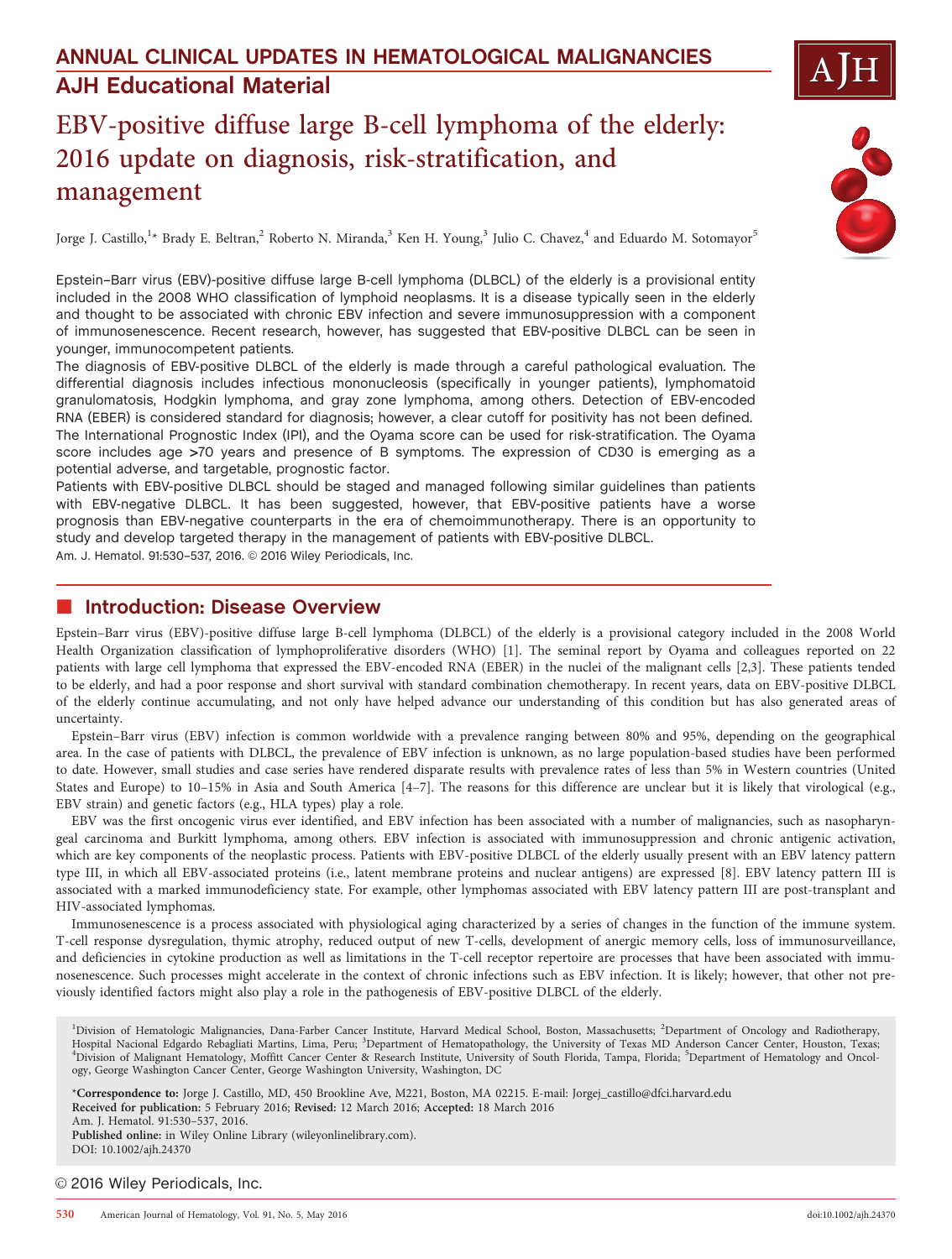Clinically, patients tend to be diagnosed at an older age; hence the term elderly, and have a worse survival than would be expected in patients with EBV-negative DLBCL. Several clinical aspects might be associated with such worse prognosis. Typically, in addition to common nodal involvement that usually present with high International Prognostic Index (IPI) scores, and patients tend to have higher rates of extranodal involvement with the gastrointestinal tract, skin and bone marrow being the most commonly affected sites. Also, there is higher proportion of patients with elevated LDH levels, and more advanced clinical stage as well as worse performance status than patients with EBV-negative DLBCL.

Expectedly, the definition of EBV-positive DLBCL of the elderly continues evolving. Recent evidence suggests that EBV-positive DLBCL can be seen in young, immunocompetent individuals [9–12]. These studies have shown similar virological and pathological findings between younger and older patients with EBV-positive DLBCL. Interestingly, the outcome of younger patients with EBV-positive DLBCL appears similar to younger patients with EBV-negative DLBCL while the outcome in older patients seems worse. Finally, it is important to note that there is no clear cutoff for a positive expression of EBER as previously published studies have used rates of positivity ranging from 10% to 50% [13].

# **Diagnosis**

The World Health Organization (WHO) recognizes two main morphologic subtypes, polymorphous and large-cell lymphoma (monomorphic). The polymorphous subtype demonstrates large B cells that include centroblasts, immunoblasts, and plasmablasts admixed with a variable number of reactive cells. The reactive cells include small lymphocytes, plasma cells, and histiocytes. The monomorphic subtype is less common, and is characterized by monotonous sheets of large transformed B-cells. Hodgkin and Reed– Sternberg-like cells can be admixed in both the polymorphic and monomorphic types [14]. Geographic necrosis is common. Recently, Montes-Moreno et al. subdivided the polymorphic subtype into three further subgroups: one called large cell type composed of numerous large cells, another shows that the large cells are Hodgkin or Reed– Sternberg (HRS)-like cells, and another subtype shows only few or no HRS-like cells (Fig. 1). However, no prognostic significance has been associated with the morphologic subgroups [14]. The lymphoma cells express B-cell markers such as CD19, CD20, CD22, and CD79. CD30 is expressed in about 40% of cases. Most cases have an activated B-cell phenotype, expressing MUM1/IRF4, and are negative for CD10 and BCL6 [14]. Expression of NF-KB component p50 and phosphorylated signal transducer and activator of transcription (pSTAT3) are more commonly seen compared with EBV-negative DLBCL. LMP-1 is expressed in 2/3 of cases while EBNA-2 in 1/3 of cases, hence cases show type II or III latency patterns [15]. Gene expression profiling shows that EBV-positive DLBCL is molecularly distinct from EBVnegative DLBCL. The gene set enrichment assay (GSEA) demonstrated an enhanced Toll-like receptor signaling pathway (which has many similarities to the NF-KB pathway) and the JAK-STAT pathway [16]. Clonal rearrangement of the immunoglobulin gene is seen in approximately 60% of cases, and a subset of cases shows rearrangements of the T-cell receptor [14].

### Differential diagnosis

Plasmablastic lymphoma (PBL): PBL is an aggressive lymphoma with immunoblastic morphology and plasmacytic immunophenotype [17,18]. The lymphoma cells typically are of large size with round-tooval centrally or eccentrically located nucleus, dispersed chromatin, prominent single nucleolus, and amphophilic cytoplasm with perinuclear hof. Apoptotic cells with accompanying tingible-body macrophages can be seen, imparting a starry-sky pattern at low magnification. Mitotic figures are frequently seen, consistent with a high Ki-67 proliferation index (90–100%). The lymphoma cells mostly express plasmacytic markers such as CD38 (100%), MUM1 (100%), and CD138 (84%). CD79a is uncommonly expressed (14%); and CD20 is virtually not expressed  $(3%)$  in contrast with EBV+ DLBCL of the elderly. CD45 expression is seen in 1/3 of the cases. Frequent (80%) expression of epithelial membrane antigen (EMA) is observed. HHV-8 LANA is negative, which is very helpful for differentiating PBL from morphologically similar large B-cell lymphoma arising in HHV8-associated multicentric Castleman disease [19]. Most PBLs are positive for EBER (78%) with a predominance of type I latency pattern in contrast with type II and type III in  $EBV +$ DLBCL of the elderly. By FISH, MYC rearrangement is detected in about 50% of cases; the most common partner is IgH [20]. Of note, MYC rearrangement was more commonly seen in EBER-positive PBL compared with EBER-negative PBL. Clonal rearrangement of the immunoglobulin gene is seen in most cases.

DLBCL associated with chronic inflammation: This DLBCL is mostly associated with EBV infection, and arises in patients with a long-standing chronic inflammatory process such as pyothorax (pyothorax associated lymphoma, PAL), chronic osteomyelitis, metallic implant, or chronic skin ulcers [21]. Morphology is typical for DLBCL. Most lymphoma cells are positive for CD20 and CD79 but can be negative in cases with plasmacytic differentiation. MUM-1 and CD138 are positive in such cases. EBER and EBNA-2 are positive in most cases, illustrating a type III latency program [22,23]. Clonal rearrangement of the immunoglobulin gene is seen in most cases. Comparative genomic hybridization on PAL tumor samples demonstrated gain of chromosome 8q24, and MYC amplification was found by southern blot technique [24]. Sequencing of the TP53 gene (exons 5–8) using paraffin-embedded tissue found mutations in 2/3 of cases, with most being single-nucleotide substitution [25]. By gene expression profiling, PAL was shown to be molecularly different from nodal DLBCL, with increased expression of activated B-cell-like signature [26]. DLBCL associated with chronic inflammation is an aggressive lymphoma, with 5-year survival rate of 22% [22].

Primary effusion lymphoma (PEL): PEL is a rare B-cell neoplasm mostly affecting immunosuppressed patients who present with a lymphomatous effusion in pleural, pericardial, or peritoneal cavities, usually without a detectable tumor mass [27]. In cytospin samples, the lymphoma cells show a morphologic range from immunoblastic to markedly irregular or anaplastic features and some cells resemble Reed–Sternberg cells. A prominent Golgi zone adjacent to the nucleus is often present in the lymphoma cells. In tissue sections, the lymphoma cells have round or oval shapes, moderate to large amounts of cytoplasm, and round to variably indented or multilobated nuclei with one or more prominent nucleoli. Multinucleated giant tumor cells and lymphoma cells with wreath-like nuclei, resembling "hallmark cells" can be seen. Mitotic figures are numerous. The lymphoma cells usually express CD45 without expression of pan-B markers (CD19, CD20, CD22, and CD79) or T/NK cell markers. Surface and cytoplasmic immunoglobulins are generally absent. CD30, EMA, CD38, CD138, and HLA-DR are variably positive. Latencyassociated nuclear antigen-1 (LANA-1) of HHV8 is typically positive. EBER is positive in about 70% of cases, but LMP-1 is negative. Extracavitary PEL shares a similar immunophenotype but with more common expression of B-cell markers. Recurrent cytogenetic abnormalities have not been reported. Comparative genomic hybridization of eight PEL cases showed gain of chromosomes 12 and X in three and two cases, respectively, and amplification within the 1q region in two cases [28]. BCL-2, BCL-6, and MYC genes were not rearranged, and mutations in MYC, HRAS, KRAS, NRAS, and TP53 genes were not found [29]. Clonal rearrangement of the immunoglobulin gene is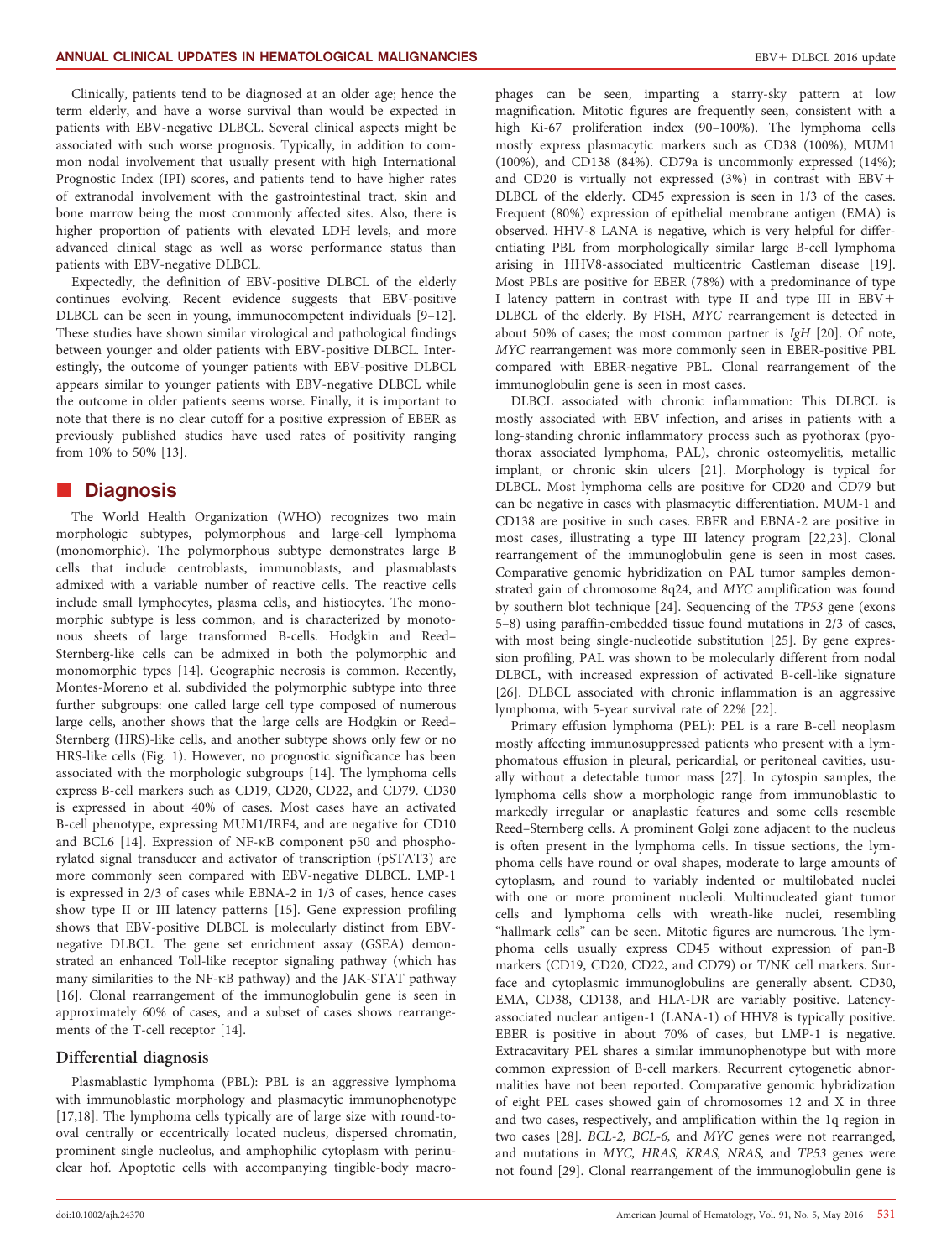

Figure 1. EBV-positive diffuse large B-cell lymphoma of the elderly, subtypes according to Montes-Moreno and Chi Y. Ok [12,14,16]. A-D. The lymph node is completely effaced by large lymphoma cells, with a monomorphic (A) or a polymorphic (B) population. Montes-Moreno suggested two additional variants for the polymorphic cases: Hodgkin lymphoma-like (C) and lymphoproliferative disorder -like (D). Hematoxylin and eosin, x400. E–H. In situ hybridization for EBER shows positivity in large lymphoma cells, x400. I-T: Panel shows that the neoplastic cells are positive for CD10 (I), BCL6 (M) and FOXP1 (Q) in monomorphic subtype, largely negative for CD10 (J), BCL6 (N) and FOXP1 (R) in polymorphic subtypes by immunohistochemistry, x400. U–X: Panel show expression of different subtypes with MUM1: Negative in monomorphic subtype, and variably positive in the polymorphic subtype, x400. [Color figure can be viewed in the online issue, which is available at [wileyonlinelibrary.com](http://wileyonlinelibrary.com).]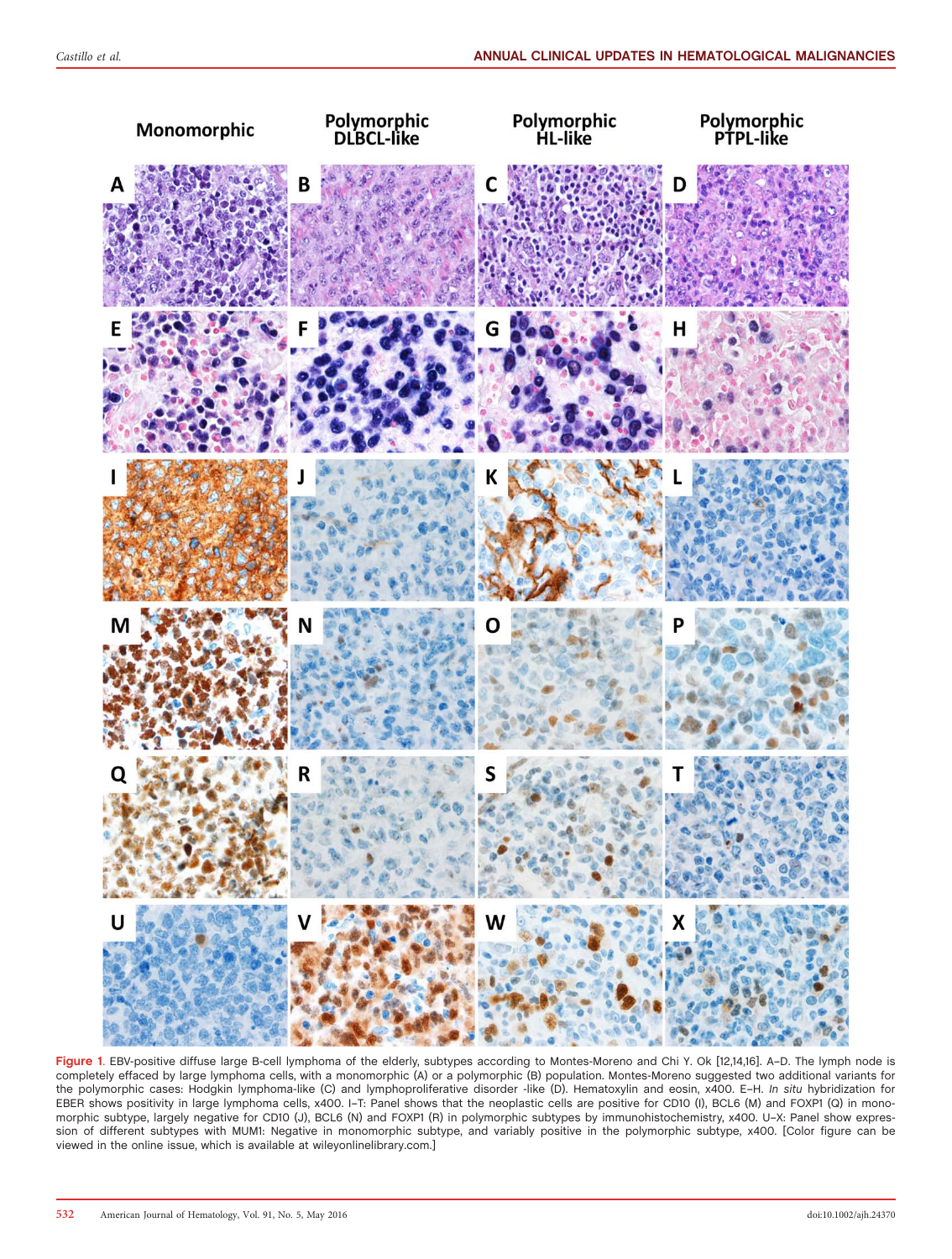|                                            | <b>DLBCL Elderly</b>                                                  | <b>PBL</b>                                | DLBCL CI                              | <b>PEL</b>                                                      | DLBCL, NOS                     | <b>DLBCL Leg Type</b>           | HHV8 MCD                                               |
|--------------------------------------------|-----------------------------------------------------------------------|-------------------------------------------|---------------------------------------|-----------------------------------------------------------------|--------------------------------|---------------------------------|--------------------------------------------------------|
| Median age, years                          | $(16 - 03)$ IZ                                                        | 50 (7-65)                                 | 64 (46-82)                            | Young or                                                        | 7th decade                     | 7th decade                      | Young adults                                           |
| Gender: Male to<br>female ratio<br>(range) | $\ddot{4}$                                                            | Ľ                                         | 12.3                                  | Male > female<br>middle age                                     | Male > female                  | $0.\overline{3}$                | Male > female                                          |
| Clinical features                          | B-symptoms                                                            | mass<br>oral mucosa<br>B-symptoms;        | inflammation,<br>pyothorax<br>Chronic | coexistent Kaposi<br>Immunosupressed,<br>sarcoma                | Lymphadenopathy                | Skin tumors that<br>disseminate | Multicentric Castleman<br>immunodeficiency<br>disease, |
| distribution<br>Geographic                 | Asia > Europe and<br>America                                          | Worldwide                                 | Asia                                  | Worldwide                                                       | Worldwide                      | Worldwide                       | Worldwide                                              |
| Disease distribution                       | Nodal and common<br>extranodal                                        | Oral, gastrointestinal<br>tract           | Pleural                               | pericardial<br>Pleural and<br>cavities                          | Nodal > extranodal             | extremeties<br>Skin lower       | Nodal, spleen                                          |
| Stage of disease at<br>diagnosis           | III or IV                                                             | III or IV                                 | $1$ or $1$                            | III or IV                                                       | III or $N$                     | $\frac{1}{2}$                   | III or $N$                                             |
| Association with HIV<br>infection          | $\frac{1}{2}$                                                         | ~70%; no in elderly                       | $\frac{1}{2}$                         | Yes                                                             | $\frac{1}{2}$                  | $\frac{1}{2}$                   | Yes                                                    |
| Pathogenesis                               | Immune senescence,<br>NF kappa B                                      | EBV, HIV, IL10                            | EBV, IL-10, IL6                       | HHV8 oncogenesis;<br>EBV more limited                           | dysregulation<br>NF kappa B    | dysregulation<br>NF kappa B     | HHV8 oncogenesis;<br>IL-6 signaling                    |
| Microscopic features                       | monomorphic<br>Polymorphic >                                          | plasmablastic<br>Diffuse growth;          | immunoblastic<br>Plasmablastic or     | immunoblastic<br>Plasmablastic or                               | Diffuse large cells            | Diffuse infiltrate              | morphology<br>Plasmablastic                            |
| Positive markers                           | $CD20, CD30+/-,$<br>CD79, PAX5,                                       | CD138, MUMI/IRF4,<br>IgG, EMA             | CD20, CD4                             | CD138+/-, MUM-1<br>CD45, CD30-/+,                               | CD20, CD10-/+, PAX5            | PAX5, MUM1,<br>CD20, BCL2       | $CD20-/+$ , $CD138+/-$ ,<br>IgM-lambda                 |
| Negative markers                           | CD10                                                                  | CD10, CD20, PAX5                          | CDIO, CDI38, ALK                      | CD10, CD19, CD20,<br>CD138, Ig,                                 | CD138, Ig                      | CD <sub>10</sub>                | CD79a, CD138                                           |
| Proliferation rate<br>(Ki67)               | High                                                                  | >90%                                      | $> 90\%$                              | > 90%                                                           | $40 - 90%$                     | 등<br>도                          | $>90\%$                                                |
| immunoglobulin<br>Cytoplasmic              | Negative                                                              | 50-70%                                    | Uncommon                              | Uncommon                                                        | Uncommon                       | Negative                        | IgA lambda                                             |
| Association with EBV<br>infection          | EBER 100%; LMP1 70%                                                   | LMP1 40%<br>EBER 80%,                     | Common                                | 70% (EBER)                                                      | 3%-10%                         | Uncommon                        | $\frac{1}{2}$                                          |
| Latency pattern EBV<br>infection           | $\equiv \frac{1}{2}$                                                  | $\equiv$                                  | Ξ                                     |                                                                 |                                | ≸                               | ≸                                                      |
| Comparative genomic<br>HHV8                | c-REL amplification;<br>Negative                                      | Negative                                  | Gain 8q24, MYC<br>Negative            | Positive                                                        | Negative<br>Gain chr. 12 and X | Negative                        | 18q21 amplification; deletion 9q21<br>Positive         |
| Molecular genetics<br>hybridization        | trisomy 3 and gain of BCL6<br>MYC, BCL2, and<br>BCL6 GR<br>Infrequent | immunoglobulin<br>hypermutated<br>MYC GR, | TP53 mutations<br>amplification       | immunoglobulins,<br>No BCL2, BCL6 or<br>hypermutated<br>MYC GR; | amplification<br>NK-KB c-REL   | MYC and BCL6 GR                 | immunoglobulin<br>Unmutated                            |
| Gene expression<br>profiling               | Toll-like receptor and JAK-STAT                                       |                                           |                                       | ABC-like signature                                              | $GCB > ABC$ type               | ABC type                        |                                                        |

TABLE I. Differential Diagnosis of EBV-Positive DLBCL of the Elderly

TABLE I. Differential Diagnosis of EBV-Positive DLBCL of the Elderly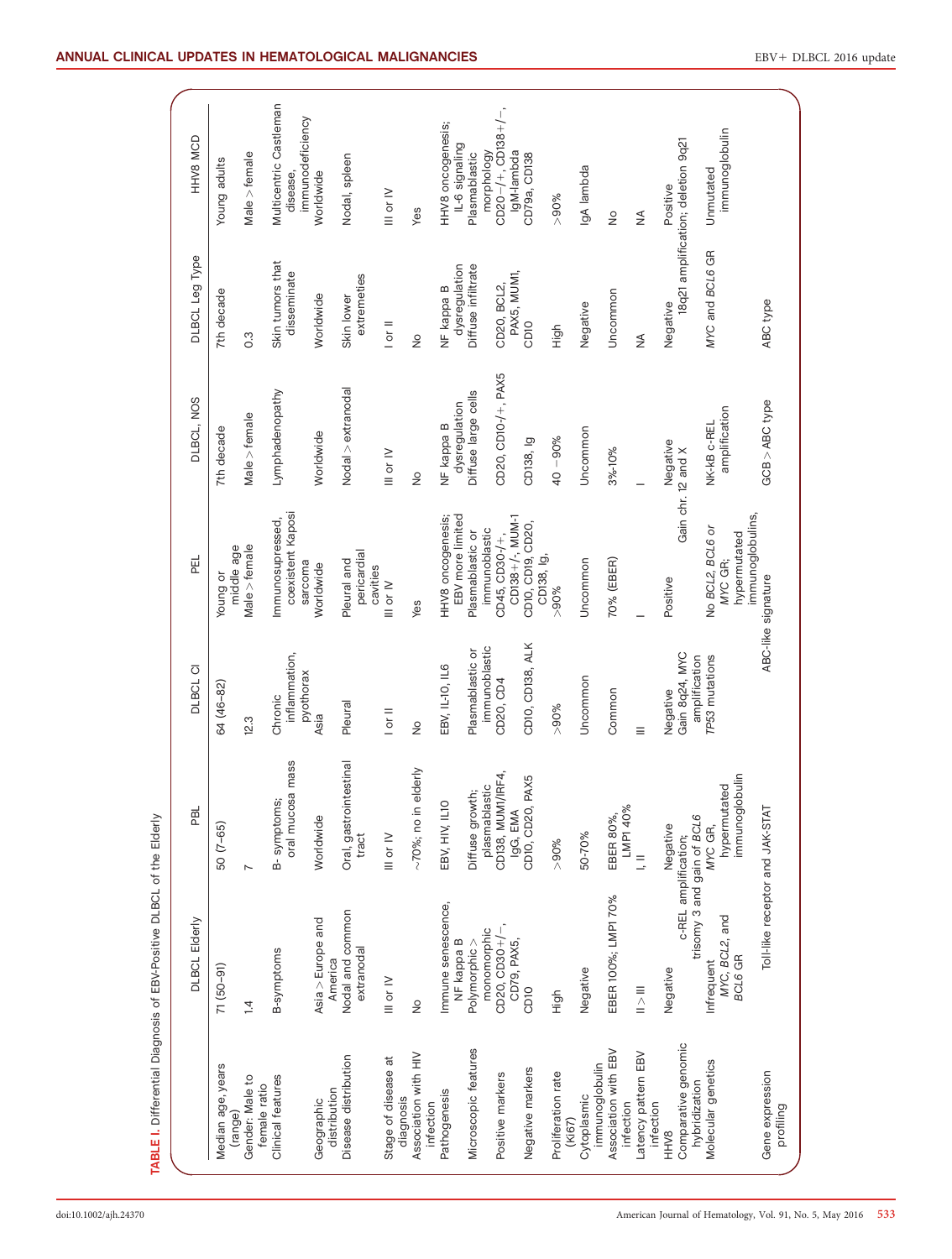TABLE II. Selected Case Series on the Use of Chemo(immuno)Therapy in Patients with EBV-Positive DLBCL

| Study         | <b>EBER</b> cutoff | Regimen     | N  | OR/CR rate | OS                 |
|---------------|--------------------|-------------|----|------------|--------------------|
| Oyama, 2007   | >50%               | <b>CHOP</b> | 56 | 80%/66%    | 5-year: 25%        |
| Park. 2007    | >20%               | <b>CHOP</b> | 25 | 72%/NR     | 5-year: 48%        |
| Beltran, 2011 | >20%               | R-CHOP      | 8  | NR/66%     | 3-year: 40%        |
|               |                    | <b>CHOP</b> | 12 | NR/33%     | 3-year: 40%        |
| Ahn. 2014     | >50%               | R-CHOP      | 18 | 72%/61%    | 3-year: 57%        |
| Ok. 2014      | >10%               | R-CHOP      | 28 | 89%/NR     | 5-year: 54%        |
| Sato, 2014    | $>30\%$            | R-CHOP      | 8  | 50%/25%    | 3-year: 38%        |
|               |                    | <b>CHOP</b> | 3  | 33%/33%    | $3$ -year: $0\%$   |
| Lu. 2015      | >20%               | R-CHOP      | 35 | 66%/NR     | 3-year: $\sim$ 30% |
| Song, 2015    | <b>NR</b>          | R-CHOP      | 8  | 63%/50%    | 3-year: 70%        |
|               |                    | <b>CHOP</b> | 8  | 50%/38%    | 3-year: 25%        |

EBER: EBV-encoded RNA; OR: overall response; CR: complete response; OS: overall survival; CHOP: cyclophosphamide, doxorubicin, vincristine and prednisone; R-CHOP: rituximab and CHOP; NR: not reported.

seen in most cases and can be used for determining lineage. Gene expression profiling showed that PEL is in the differentiation stage of plasmablasts because the gene expression profile showed features of immunoblasts, between EBV-transformed lymphoblastoid cell lines or AIDS immunoblastic lymphoma, and plasma cells from multiple myeloma cell lines [30].

Other entities that present at nodal or extranodal sites and show similar histopathology, immunophenotype, such as DLBCL, NOS and primary cutaneous DLBCL, leg type, and HHV8-associated Castleman disease are shown in Table I.

#### -Risk Stratification

Several groups have shown that patients with EBV-positive DLBCL have worse prognosis when compared with patients with EBV-negative DLBCL, making EBV per se an adverse prognostic factor. A Japanese study compared the outcomes between 96 patients with EBV-positive and 107 with EBV-negative DLBCL [3]. Approximately 60% of the EBV-positive patients achieved CR after chemotherapy, in contrast with 90% in EBV-negative patients. EBV-positive DLBCL patients had worse survival than EBV-negative DLBCL patients with estimated 5 year OS rates of 25% versus 65%, approximately. Similar results were found in a Korean study that evaluated 34 EBV-positive patients out of 380 patients with DLBCL [7]. EBV positivity was associated with median OS of 36 months versus not reached in EBV-negative DLBLC patients. A smaller Peruvian study also showed EBV positivity associated with worse prognosis in de novo DLBCL. Out of 74 patients with DLBCL, 11 patients were EBV-positive. The median OS in EBVpositive patients was 7 months compared with 47 months in EBVnegative patients [31]. Of note, only a minority of patients, however, received rituximab as part of their therapy in these studies.

More recently, there have been a number of reports on the use of chemoimmunotherapy in patients with EBV-positive DLBCL with disparate results. In a multicenter consortium study on DLBCL patients treated uniformly with R-CHOP, the response and survival rates of 28 patients with EBV-positive DLBCL was compared with 695 EBVnegative patients, and showed no statistical differences [16]. Interestingly, there were no differences in clinical presentation between the two groups. Pathologically, there was a higher rate of CD30 expression in EBV-positive patients. Similar results were found in a Korean study that evaluated 18 patients with EBV-positive DLBCL, who had similar OS rates to 204 EBV-negative patients with 3-year OS rates of 57% and 60%, respectively [32]. Conversely, a recent Japanese study showed a median OS of 9 months in 8 patients with EBV-positive DLBCL treated with R-CHOP while the median OS for EBV-negative patients was not reached [33]. An Spanish study on 47 patients with EBV-

positive DLBCL of the elderly mostly treated with R-CHOP-like regimens showed 2-year OS rate of 40%, which appeared lower than patients with EBV-negative DLBCL [14]. A recent Chinese study also found worse outcomes in patients with EBV-positive DLBCL with median OS of 18 months versus median OS that was not reached in EBV-negative patients, although it was not specified the proportion of patients who received chemotherapy and chemoimmunotherapy [10].

In summary, patients with EBV-positive DLBCL have a worse prognosis than EBV-negative patients when treated with chemotherapy. The outcomes appear less different, however, when treated with chemoimmunotherapy. It is important to note that none of these studies was prospective, and the inclusion criteria have inherent differences that could have biased the results. Additionally, geographic differences could be explained by different strains of EBV. For example, a high frequency of EBV type B with the LMP1 30bp deletion was found in Mexican cases [6].

### Other prognostic factors

The IPI score is one of the most commonly used risk stratification tools in DLBCL. In an early report by Oyama and colleagues [3], the IPI score appeared to be of limited significance on prognosticating survival in patients with EBV-positive DLBCL. The research group designed a prognostic index that consisted on two factors, age older than 70 years and presence B symptoms. Patients with zero, one or two factors showed median OS times of 56, 25, and 9 months, respectively. In a smaller study, Beltran and colleagues identified higher IPI and higher Oyama scores to be associated with worse outcome in patients with EBV-positive DLBCL [4]. In this study, a notable adverse prognostic factor was lymphopenia defined as an absolute lymphocyte count of  $\langle 1.0 \times 10^9 \rangle$ L. Of potentially clinical implication is the finding that expression of CD30 is not only increased but also associated with a worse OS in patients with EBV-positive DLBCL [16]. In this study,  $EBER + /CD30 + DLBCL$  patients had worse outcome than EBER+/CD30- or EBER-/CD30+ DLBCL patients. A clinical trial aimed at evaluating the anti-CD30 antibody-drug conjugate brentuximab vedotin in EBV-positive DLBCL was initiated in August 2012 but withdrawn due to lack of accrual in July 2013 (NCT01671813). More recently, a number of studies have evaluated the presence of EBV-positive DLBCL in younger, apparently immunocompetent individuals. However, it is unclear from the data available if younger age is associated with a better or worse survival [34].

# **E** Management of EBV-Positive DLBCL of the Elderly

The addition of the anti-CD20 chimeric monoclonal antibody, rituximab, to anthracycline-based chemotherapy has clearly improved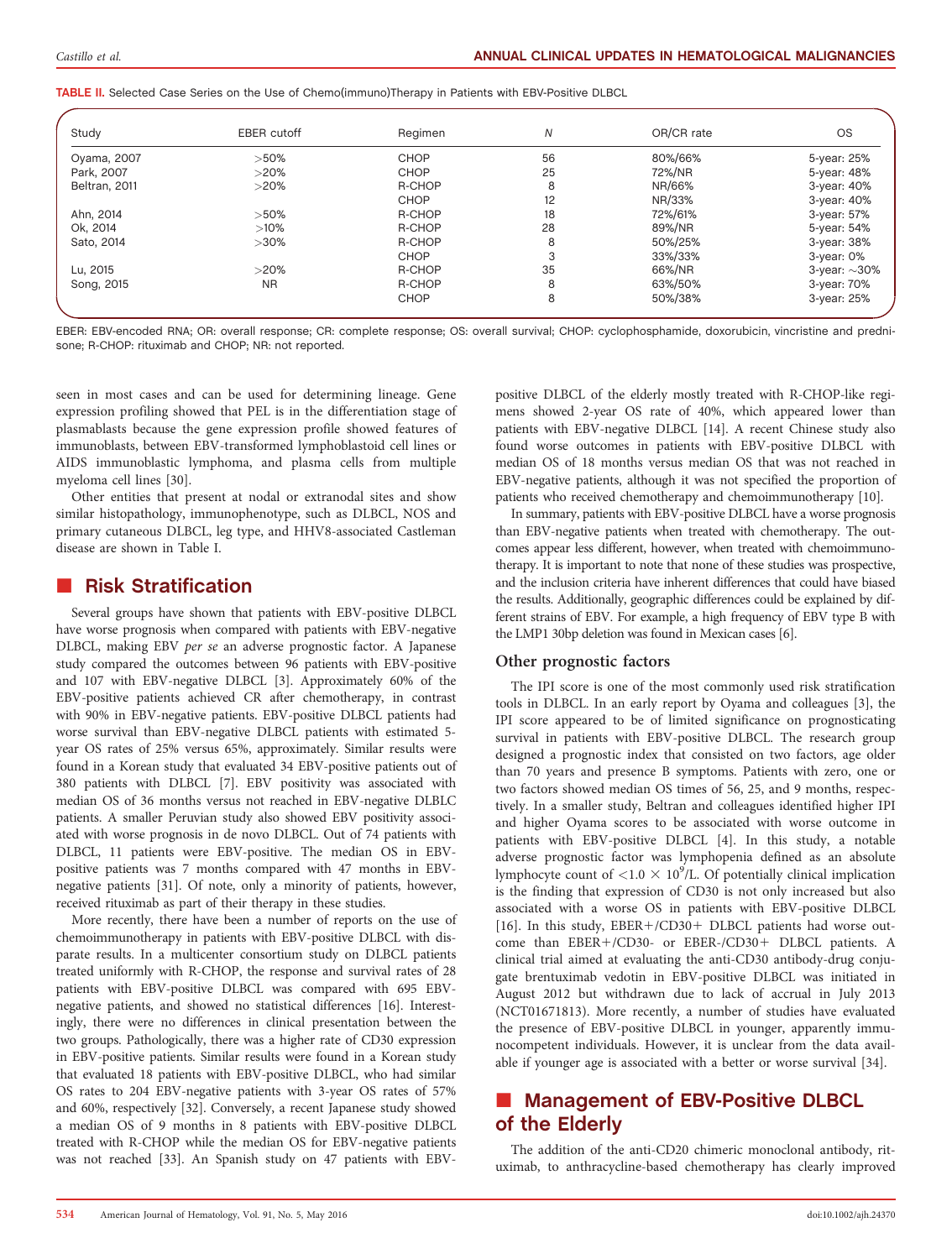survival outcomes in patients with DLBCL in different clinical settings (e.g., early and advanced stage, and older and younger patients) [35–37]. The response to combination chemotherapy appears lower in EBV-positive DLBCL than in EBV-negative DLBCL patients. Overall response (OR) rates to cyclophosphamide, doxorubicin, vincristine, and prednisone (CHOP) range from 30% to 80%, and complete response (CR) rates from 30% to 50%. More recent data suggest higher rates of response to chemoimmunotherapy, specifically rituximab and CHOP (R-CHOP) with OR rates of 50–90% and CR rates of 30–70%. However, no prospective comparative studies have been performed to date. Response rates to chemotherapy and chemoimmunotherapy in selected studies of patients with EBV-positive DLBCL are shown in Table II. Thus, there is not standard approach for EBVpositive DLBCL of the elderly and treatment options usually are in concordance with current strategies for de novo DLBCL.

# **E** Future Directions

Novel therapies that will address viral replication, targeting specific pathways in EBV-DLBCL and improving/modulating the immune response against EBV have been investigated and seem promising in the treatment of this condition.

### Antiviral therapy in combination with EBV lytic phase induction

Typical anti-herpes therapies are not effective in eradicating EBV from chronically and transformed B-cells. In order for ganciclovir and acyclovir to show antiviral activity, they require proteins of lytic phase to be active, however EBV maintains a latent-phase in B-cell infected cells [38]. Thus, induction of EBV into a lytic phase could lead to a effective exposure to antiviral therapy and has been studied with variable success[39]. Inducers of lytic phase include methylase transferase inhibitors, histone deacetylase inhibitors (HDACs), and proteasome inhibitors among others [13,39]. Arginine butyrate, which has HDACs properties, and gancyclovir were administered to 15 patients with refractory EBV-positive B-cell lymphomas. There were 10 responses with four complete responses [40]. Other HDACs, such as panobinostat and belinostat (FDA approved for refractory T-cell lymphomas and refractory multiple myeloma, respectively) have shown a synergistic effect by sensitizing EBV-positive lymphoma cell lines to ganciclovir, however clinical efficacy is yet to be proven [41].

### Targeting specific pathways prominently activated in EBV-associated DLBCL

EBV-positive DLBCL of the elderly has an activated B-cell (ABC) DLBCL profile and is characterized by increased activation of the NF-kB pathway. Bortezomib inhibits the 26S proteasome, important in the degradation of the NF-kB inhibitor IkB [42]. In EBV transformed B-cells and mouse models, bortezomib has induced apoptosis [43]. In a phase I/II study of combination of bortezomib with standard R-CHOP the progression-free survival (PFS) and overall survival (OS) was not significantly different between GCB and ABC DLBCL [44]. Also, a recent randomized phase II study compared R-CHOP and VR-CAP (vincristine substituted by bortezomib) in 164 patients with ABC DLBCL [45]. There were no differences in response rates, PFS and OS between the two groups. Lenalidomide can also target the ABC DLBCL by down regulating interferon regulatory factor (IRF4) and the NF-kB pathway [46]. Early clinical data showed preferential activity in refractory/relapsed ABC vs. GCB DLBCL, with an overall response rate (ORR) of 53% and 9%, respectively [47]. Given these results, two studies adding lenalidomide to R-CHOP in newly diagnosed DLBCL have recently been completed [48,49]. Ibrutinib is an inhibitor of the Bruton Tyrosine Kinase (BTK), an important component of the B-cell receptor (BCR) pathway. In a study of 80 patients with refractory/relapsed DLBCL, ibrutinib was given at 560 mg daily until disease progression or unacceptable toxicity. The ORR rate in ABC DLBCL and GCB DLBCL were 37% and 5%, respectively [50]. The PI3K kinase pathway seems to be critical for upstream signaling of NF-kB in ABC DLBCL cell lines, thus inhibition of the PI3K pathway appears to be another approach for EBVpositive DLBCL with ABC signature [51,52].

Although treating EBV-positive DLBCL of the elderly by targeting the COO of ABC-DLBCL seems an attractive therapeutic approach, none of these studies were specifically designed for EBV-related lymphomas. In addition, determining the COO by IHC does not seem to be the ideal approach, and gene expression profiling studies might be needed to identify patients with ABC DLBCL [53,54].

### EBV-specific adoptive cellular immunotherapy

The high immunogenicity of EBV provides the basis for the development of immunotherapy to prevent EBV reactivation and overcome immune escape mechanisms by the virus. To survive, EBV develops a long period of latency by evading the immune system recognition and host immune antiviral response. EBV blocks the expression of the highly immunogenic proteins during latency and expresses lytic proteins that impairs antigen processing by infected cells and by producing viral cytokines that impairs the immune system [55]. Efficacy of adoptive T-cell therapy using specific EBV cytotoxic T-cells (CTLs) has been demonstrated in patients with EBVrelated post-transplant lymphoproliferative disorder (PTLD) back in 1995 [56,57]. The infusion of EBV specific CTLs was effective in patients as a treatment, in cases of PTLD, and as a prophylaxis, in patients undergoing solid organ transplant and allogeneic stem cell transplantation [58,59]. The initial strategy of administering unselected donor lymphocytes from EBV seropositive stem cells donors was associated with the high risk of developing graft versus host disease (GVHD). To reduce risk of GVHD, EBV-CTLs grown from peripheral blood healthy donors on a best HLA-match basis and banked (Edinburgh CTL bank). The most common method is to establish lymphoblastoid cell lines (LCLs) by in vitro EBV infection and used as stimulators for development of specific EBV-CTLs [60]. Best HLA-matched EBV-CTLs were administered to PTLD post SOT with a response rate of 50–60% [61]. Although effective, the prolonged time to manufacture CTLS (up to 6–12 weeks) may be too long of a time for a patient with an aggressive lymphoma. To generate CTLs in a rapid manner, donor-derived EBNA1- specific T-cells were developed by a faster method using cytokine secreting system with selection of interferon-gamma secreting EBNA1-specific cells. The process to generate these EBNA1- specific EBV-CTLs is approximately 3 days. In a study of 10 patients with EBV-related refractory PTLD after allogeneic HSCT, the administration of EBNA1 specific EBV-CTLs was able to restore T-cell immunity against EBV and produced impressive clinical efficacy with a response rate of 70% [62]. In immunocompetent patients, generation of CTLs using this methodology did not yield the same efficacy when was administrated to EBVrelated Hodgkin lymphoma (HL) patients (latency type II) with a response rate of 30%, despite expressing the EBNA1 antigen, due to poor immunogenicity of latency II type EBV-HL cells (such as LMP1 and LMP2) [63]. This same latency type is seen in EBV-positive DLBCL of the elderly.

In an effort to improve immunogenicity and expand the EBV antigen profile potentially targeted by CTLs, Bollard et al developed a methodology with the goal of increasing the frequency of relevant EBV-latency specific antigens (LMP1 and LMP2). Dendritic cells (DCs) transduced by adenovirus vector and EBV transformed LCL as antigen-presenting cells were used to activate and expand LMP 1/2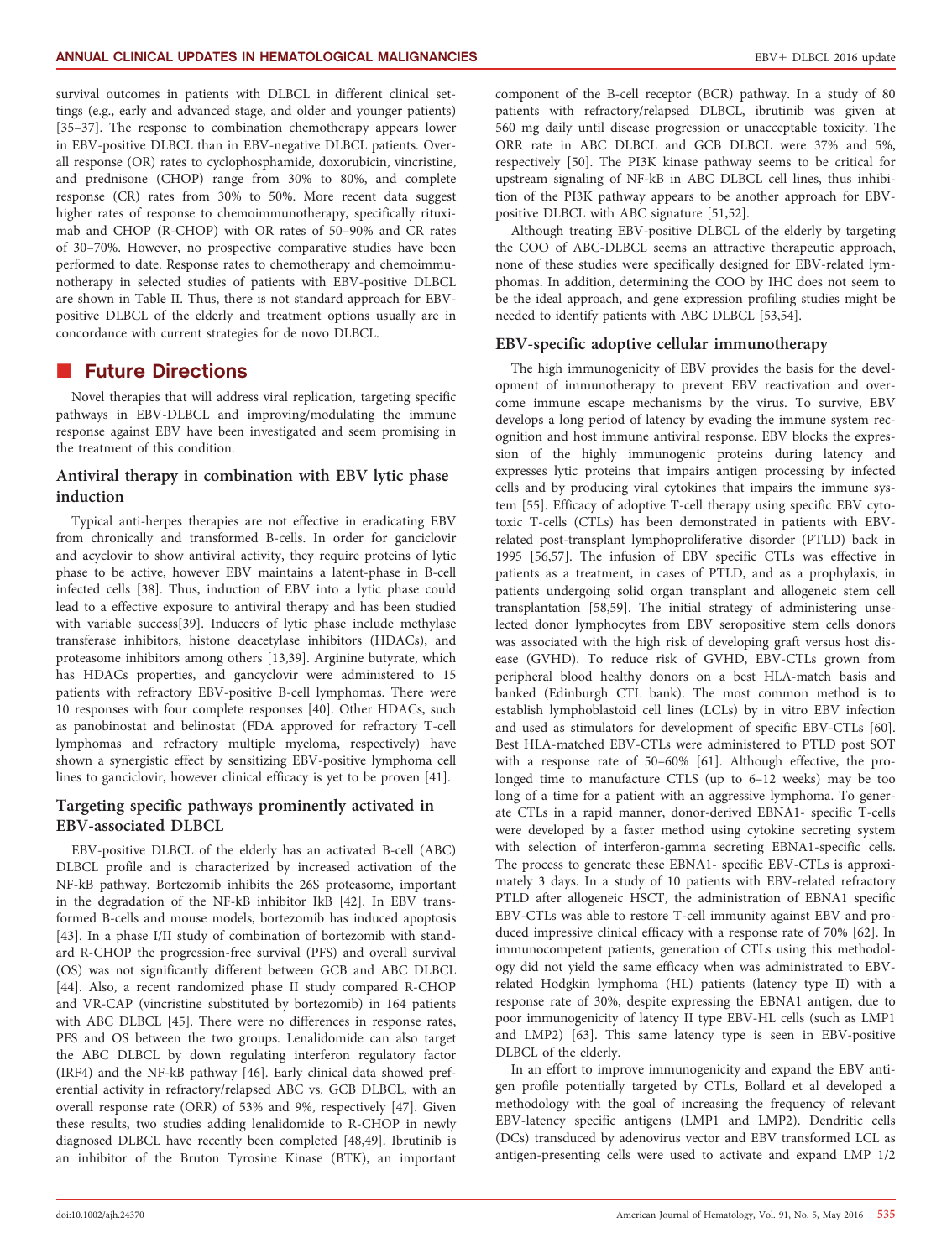specific T-cells. In this trial of 50 patients with EBV associated lymphomas (HL, DLBCL NK T-cell lymphomas) received LMP1/2 specific CTLs. The overall efficacy was 96% in the 29 patients as adjuvant treatment (high risk of relapse) and 64% in patients with refractory/relapsed EBV associated lymphomas [64].

More recently, chimeric antigen receptor (CAR) T-cells directed against tumor-associated markers, such as CD19, are undergoing clinical development in leukemia and lymphoma [65,66]. There is preclinical evidence of efficacy of LMP1-directed CAR T-cell in nasopharyngeal carcinoma, a malignancy associated with EBV infection [67]. Thus, immunotherapy seems to offer an interesting and effective alternative for patients with EBV-related lymphomas, in particular EBV-positive DLBCL of the elderly given its success and tolerability.

# **E** Conclusion

In summary, EBV-positive DLBCL of the elderly is an uncommon aggressive lymphoma subtype that seems to be associated with a worse prognosis in the era of chemoimmunotherapy. Current studies have shown that EBV impacts the outcome of individuals with different ethnic background. Patients from Asia, Latin America and East Europe seem to have relatively poor survival, whereas North Ameri-

# **References**

- 1. Nakamura S, Jaffe ES, Swerdlow SH. EBV positive diffuse large B-cell lymphoma of the elderly. In: Swerdlow SH, Campo E, Harris NL, et al., editors. WHO Classification of Tumours of Haematopoietic and Lymphoid Tissues. Lyon: International Agency for Research on Cancer; 2008. pp 243–244.
- 2. Oyama T, Ichimura K, Suzuki R, et al. Senile EBV+ B-cell lymphoproliferative disorders: A clinicopathologic study of 22 patients. Am J Surg Pathol 2003;27:16–26.
- 3. Oyama T, Yamamoto K, Asano N, et al. Agerelated EBV-associated B-cell lymphoproliferative disorders constitute a distinct clinicopathologic group: A study of 96 patients. Clin. Cancer Res 2007;13:5124–5132.
- 4. Beltran BE, Castillo JJ, Morales D, et al. EBVpositive diffuse large B-cell lymphoma of the elderly: A case series from Peru. Am J Hematol 2011;86:663–667.
- 5. Hoeller S, Tzankov A, Pileri SA, et al. Epstein-Barr virus-positive diffuse large B-cell lymphoma in elderly patients is rare in Western populations. Hum Pathol 2010;41:352–357.
- 6. Hofscheier A, Ponciano A, Bonzheim I, et al. Geographic variation in the prevalence of Epstein-Barr virus-positive diffuse large B-cell lymphoma of the elderly: A comparative analysis of a Mexican and a German population. Mod Pathol 2011;24:1046–1054.
- 7. Park S, Lee J, Ko YH, et al. The impact of Epstein-Barr virus status on clinical outcome in diffuse large B-cell lymphoma. Blood 2007;110: 972–978.
- 8. Castillo JJ, Beltran BE, Miranda RN, et al. Epstein-barr virus-positive diffuse large B-cell lymphoma of the elderly: What we know so far. Oncologist 2011;16:87–96.
- 9. Beltran BE, Morales D, Quinones P, et al. EBVpositive diffuse large b-cell lymphoma in young immunocompetent individuals. Clin Lymphoma Myeloma Leuk 2011;11:512–516.
- 10. Lu TX, Liang JH, Miao Y, et al. Epstein-Barr virus positive diffuse large B-cell lymphoma predict poor outcome, regardless of the age. Sci Rep 2015;5:12168.
- 11. Nicolae A, Pittaluga S, Abdullah S, et al. EBVpositive large B-cell lymphomas in young patients: A nodal lymphoma with evidence for a tolerogenic immune environment. Blood 2015; 126:863–872.
- 12. Ok CY, Ye Q, Li L, et al. Age cutoff for Epstein-Barr virus-positive diffuse large B-cell

can patients showed no survival difference from EBV-negative DLBCL patients. This preliminary observation suggests that future clinical and biological analyses on EBV-positive DLBCL should be stratified per ethnic background. EBV-positive DLBCL appears to also occur in young, immunocompetent individuals, which might lead to reconsideration of the current provisional diagnostic criteria. The incidence of EBV-positive DLBCL is likely underestimated as EBV testing is not routinely performed and LMP1 has lower sensitivity than EBER detection assays. Furthermore, an accepted cutoff for EBV positivity has not been defined. Particular signaling pathways such as CD30, NF-kB, BCR, and PD-1 appear closely related to mechanistic dysregulation in EBV-positive DLBCL patients. Due to the rarity of EBV-positive DLBCL, the development of multi-institutional prospective studies is warranted. Potential directions could include adding lenalidomide, bortezomib, brentuximab vedotin, ibrutinib, or nivolumab to chemoimmunotherapy. As many abnormal signaling pathway activation are driven by EBV, to develop novel EBV-targeting approaches, such as CTLs or CAR T-cells will be experimentally intriguing in future research efforts.

# **n** Disclosures

The authors have no conflict of interest to disclose.

- lymphoma–is it necessary? Oncotarget 2015;6: 13933–13945.
- 13. Ok CY, Papathomas TG, Medeiros LJ, Young KH. EBV-positive diffuse large B-cell lymphoma of the elderly. Blood 2013;122:328–340.
- 14. Montes-Moreno S, Odqvist L, Diaz-Perez JA, et al. EBV-positive diffuse large B-cell lymphoma of the elderly is an aggressive post-germinal center B-cell neoplasm characterized by prominent nuclear factor-kB activation. Mod Pathol 2012;25:968–982.
- 15. Adam P, Bonzheim I, Fend F, Quintanilla-Martinez L. Epstein-Barr virus-positive diffuse large B-cell lymphomas of the elderly. Adv Anat Pathol 2011;18:349-355.
- 16. Ok CY, Li L, Xu-Monette ZY, et al. Prevalence and clinical implications of Epstein-Barr virus infection in de novo diffuse large B-cell lymphoma in Western countries. Clin Cancer Res 2014;20:2338–2349.
- 17. Stein H, Harris NL, Campo E. Plasmablastic lymphoma. In: Swerdlow SH, Campo E, Harris NL, et al., editors. WHO Classification of Tumours of Haematopoietic and Lymphoid Tissues, 4th ed. Lyon: IARC; 2008. pp 256–257.
- 18. Castillo JJ, Bibas M, Miranda RN. The biology and treatment of plasmablastic lymphoma. Blood 2015;125:2323–2330.
- 19. Isaacson PG, Campo E, Harris NL. Large B-cell lymphoma arising in HHV8-associated multicentric Castleman disease. In: Swerdlow SH, Campo E, Harris NL, et al., editors. WHO Clas-sification of Tumours of Haematopoietic and Lymphoid Tissues, 4th ed. Lyon: IARC; 2008.
- pp 258–259. 20. Valera A, Balague O, Colomo L, et al. IG/MYC rearrangements are the main cytogenetic alteration in plasmablastic lymphomas. Am J Surg Pathol 2010;34:1686-1694.
- 21. Chan JKC, Aozasa K, Gaulard P. DLBCL associated with chronic inflammation. In: Swerdlow SH, Campo E, Harris NL, et al., editors. WHO Classification of Tumours of Haematopoietic and Lymphoid Tissues, 4th ed. Lyon: IARC; 2008. pp 245–246.
- 22. Nakatsuka S, Yao M, Hoshida Y, et al. Pyothorax-associated lymphoma: A review of 106 cases. J Clin Oncol 2002;20:4255–4260.
- 23. Petitjean B, Jardin F, Joly B, et al. Pyothoraxassociated lymphoma: A peculiar clinicopatho-logic entity derived from B cells at late stage of differentiation and with occasional aberrant dual B- and T-cell phenotype. Am J Surg Pathol 2002;26:724–732.
- 24. Yamato H, Ohshima K, Suzumiya J, Kikuchi M. Evidence for local immunosuppression and demonstration of c-myc amplification in pyothorax-associated lymphoma. Histopathology 2001;39:163–171.
- 25. Hongyo T, Kurooka M, Taniguchi E, et al. Frequent p53 mutations at dipyrimidine sites in patients with pyothorax-associated lymphoma. Cancer Res 1998;58:1105–1107.
- 26. Nishiu M, Tomita Y, Nakatsuka S, et al. Distinct pattern of gene expression in pyothoraxassociated lymphoma (PAL), a lymphoma developing in long-standing inflammation. Cancer Sci 2004;95:828–834.
- 27. Said J, Cesarman E. Primary effusion lymphoma. In: Swerdlow SH, Campo E, Harris NL, et al., editors. WHO Classification of Tumours of Haematopoietic and Lymphoid Tissues, 4th ed. Lyon: IARC; 2008. pp 260-261.
- 28. Mullaney BP, Ng VL, Herndier BG, et al. Comparative genomic analyses of primary effusion lymphoma. Arch Pathol Lab Med 2000;124:824– 826.
- 29. Nador RG, Cesarman E, Chadburn A, et al. Primary effusion lymphoma: A distinct clinicopathologic entity associated with the Kaposi's sarcoma-associated herpes virus. Blood 1996;88: 645–656.
- 30. Klein U, Gloghini A, Gaidano G, et al. Gene expression profile analysis of AIDS-related primary effusion lymphoma (PEL) suggests a plasmablastic derivation and identifies PEL-specific transcripts. Blood 2003;101:4115–4121.
- 31. Morales D, Beltran B, De Mendoza FH, et al. Epstein-Barr virus as a prognostic factor in de novo nodal diffuse large B-cell lymphoma. Leuk Lymphoma 2010;51:66–72.
- 32. Ahn JS, Yang DH, Duk Choi Y, et al. Clinical outcome of elderly patients with Epstein-Barr virus positive diffuse large B-cell lymphoma treated with a combination of rituximab and CHOP chemotherapy. Am J Hematol 2013;88: 774–779.
- 33. Sato A, Nakamura N, Kojima M, et al. Clinical outcome of Epstein-Barr virus-positive diffuse large B-cell lymphoma of the elderly in the rituximab era. Cancer Sci 2014;105:1170–1175.
- 34. Hong JY, Yoon DH, Suh C, et al. EBV-positive diffuse large B-cell lymphoma in young adults: Is this a distinct disease entity? Ann Oncol 2015;26:548–555.
- 35. Feugier P, Van Hoof A, Sebban C, et al. Longterm results of the R-CHOP study in the treatment of elderly patients with diffuse large B-cell lymphoma: A study by the Groupe d'Etude des